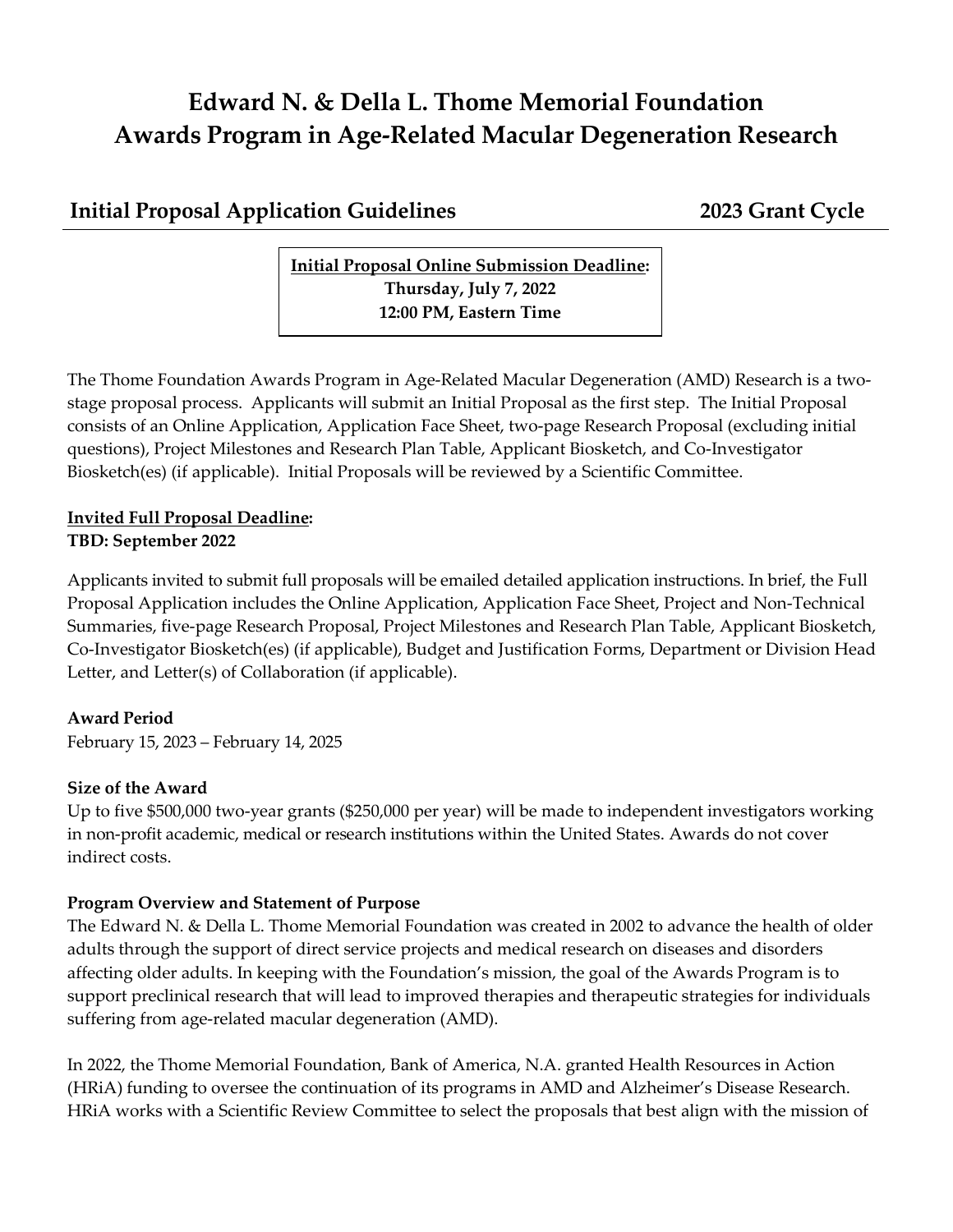the Foundation and the goals of the program. HRiA is a non-profit organization in Boston that advances public health and medical research.

## Research Focus

Successful research proposals should fall along the preclinical research spectrum such that they can be "carried out using cell or animal models of disease; samples of human or animal tissues; or computerassisted simulations of drug, device or diagnostic interactions within living systems".<sup>1</sup> These projects are intended to move basic science insights towards solutions, techniques, and tools that can be transferred to clinical practice in the near term. Funding areas include, but are not limited to:

- 1) The discovery and testing of small molecule, genetic, and other therapies directed at promising targets associated with AMD
- 2) Local drug delivery systems and neuroprotective strategies
- 3) New imaging modalities or computational studies that improve treatment strategies and outcomes

Basic research and clinical trials are outside the scope of this Program.

## Eligibility Criteria

- 1. The administrative lead applicant must hold a faculty appointment at a non-profit academic, medical, or research institution in the United States.
- 2. PIs must be independent investigators with demonstrated institutional support and specialized space and facilities needed to conduct the proposed research.
- 3. Applicants and key personnel may not have funding for a similar project.
- 4. Individuals who are current Thome Foundation Awards Program in Age-Related Macular Degeneration or Alzheimer's Disease Research awardees at the time of Initial Proposal deadline are not eligible to apply for the 2023 grant cycle.
- 5. Each PI may only submit one application.
- 6. Institutional nomination is NOT required
- 7. United States citizenship is not required; visa documentation is not required.

Eligibility is not limited to those investigators currently working in AMD research; scientists who have conducted research exploring the biologic causes of related disorders and/or similar research programs are encouraged to apply.

## Key Personnel, Definitions

- Principal Investigator (PI): One principal investigator (Applicant) must be identified as the lead or administrative PI of the award, who will be responsible for all grant reporting and fiscal management. The lead or administrative PI will be the main contact for budget and reporting management.
- Collaborators: Collaborators may share Award funding.

## Concurrent, Pending and Post-Award Funding

Please note that if a Thome Memorial Foundation award is made, neither the Institution nor the awardee may accept funding that results in an overlap of funding for the Thome Memorial Foundation project. If the

<sup>&</sup>lt;sup>1</sup> Preclinical Research Definition: https://ncats.nih.gov/translation/spectrum

Application Guidelines & Instructions | The Edward N. & Della L. Thome Memorial Foundation Awards Program | Page 2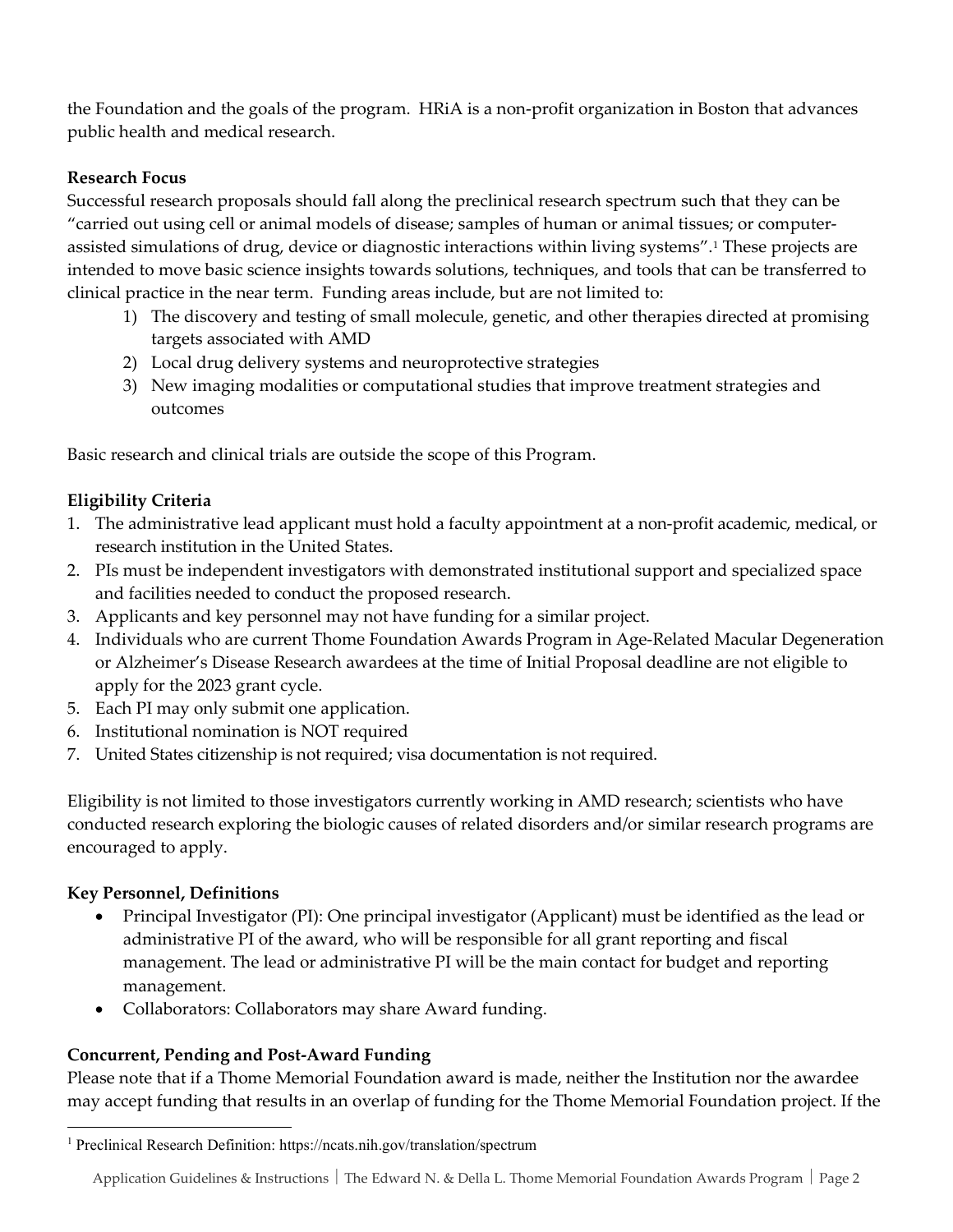work proposed in the Thome Memorial Foundation proposal is funded by another source before the Thome awards are announced, the applicant must notify HRiA at **ThomeAwards@hria.org** and withdraw the application immediately.

The sponsoring institution must accept responsibility for the scientific, administrative, and financial management of the overall project including any subcontracts involved in the project.

## Diverse and Inclusive Research

To promote and enable diversity in biomedical research, the Thome Memorial Foundation is committed to awarding researchers of all backgrounds, including racial/ethnic groups that are underrepresented in science. The National Science Foundation and the National Institutes of Health have established that individuals from the following groups are underrepresented in science: Blacks or African Americans, Hispanics or Latinos, American Indians or Alaskan Natives, Native Hawaiians, and other Pacific Islanders. Applicants that identify as a member of these groups are encouraged to apply. In addition, applicants are encouraged to speak to their commitment to diversity, equity, and inclusion within the application. Please see the University of California, Irvine site for helpful guidance: https://ap.uci.edu/faculty/guidance/ieactivities/.

Consistent with current NIH policies<sup>2</sup>, funded clinical research must include women and minority groups as well as a rationale that speaks to composition of the study population. Any exclusions within the study population need to be described and scientifically justified.

#### Review Criteria

The Scientific Review Committee will be using the following criteria to evaluate applications. Please note that the criteria listed below will be used for the review of full proposals and may not be applicant at the time of the initial proposal stage of the award cycle.

Significance, Innovation, and Impact

- The proposed research seeks to improve therapies and therapeutic strategies for individuals suffering from AMD
- The proposed research seeks to move insights from basic sciences towards clinical practice
- The proposed research is creative and addresses a critical scientific or therapeutic barrier/roadblock that will open a new avenue for AMD therapies

#### Research Project

- The proposed work is based on sound precedents and a clear rationale
- The objectives of are technically feasible
- The research methodology is realistic and sufficiently powered
- The proposed work suggests next steps upon the finding of positive, negative, or null results
- The timeline is comprehensive, activities described are related to the project completion and enhance the effectiveness of the scope of work. Institutional approvals are indicated where appropriate and will be received prior to the funding start date. The timeline indicates clear roles for key personnel
- The budget is realistic and appropriate

<sup>&</sup>lt;sup>2</sup> NIH Grants and Funding: Inclusion of Women and Minorities as Participants in Research Involving Human Subjects. https://grants.nih.gov/policy/inclusion/women-and-minorities.htm

Application Guidelines & Instructions | The Edward N. & Della L. Thome Memorial Foundation Awards Program | Page 3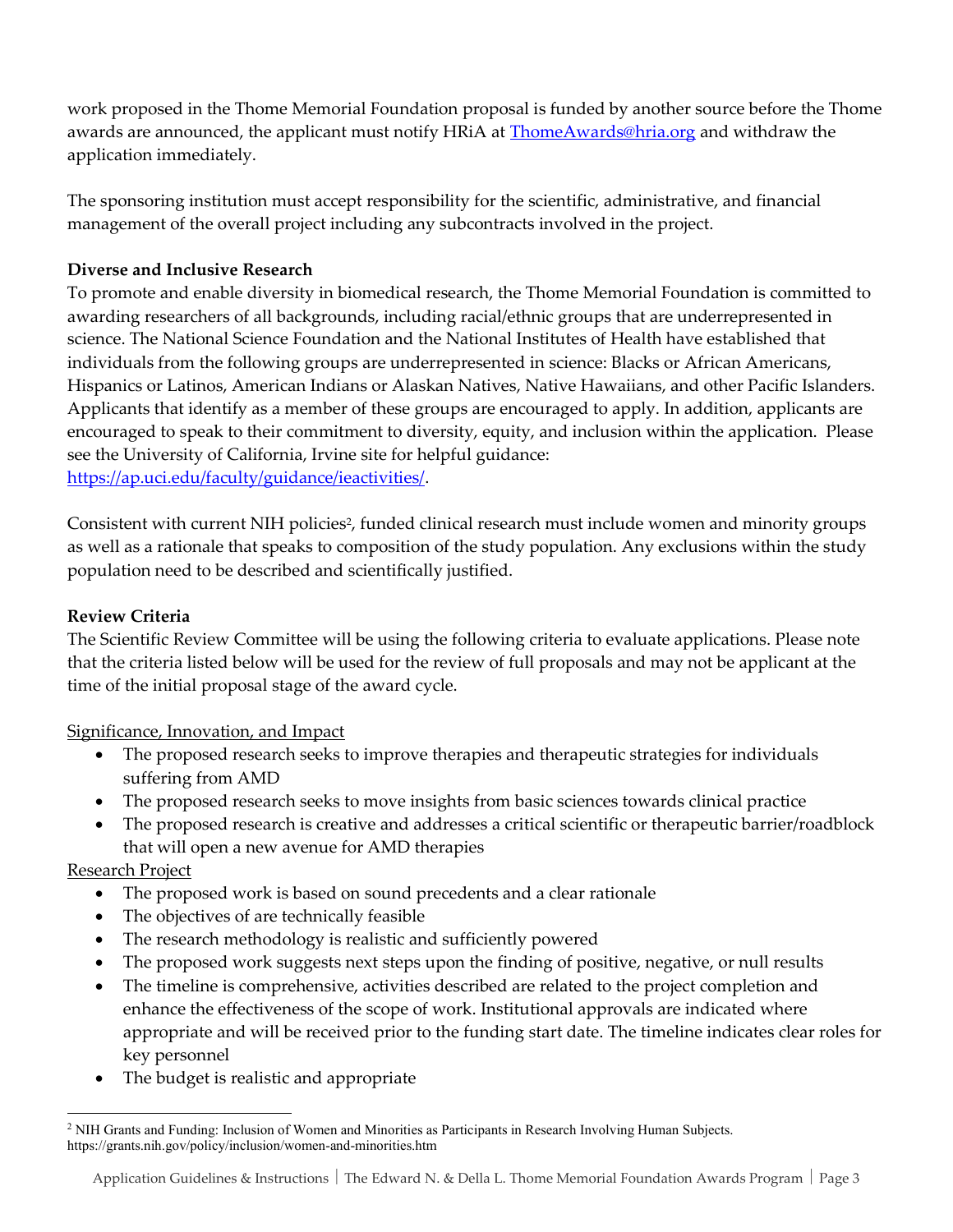#### Applicant & Co-Investigators

- The Applicant's background and experience is well-suited for completion of the proposed work
- The roles of and Co-Investigators are well-defined and aligned with the background and skills necessary for the successful completion of the research
- The Applicant shows a strong commitment to fostering a positive research culture, including activities that support a diverse, equitable, and inclusive research environment

## Proposal Writing Tips

Applicants are strongly encouraged to prioritize good grantsmanship in writing their applications to maximize their chances of being invited to submit a full application. The writing of the proposal will not be directly assessed; however, it is recognized that clarity of the writing enhances the ability of the reviewers to reflect upon how the proposal aligns with the review criteria.

The Review Committee is composed of a multi-disciplinary group of professionals such as biotech executives, and academic researchers, with expertise in AMD and pharmaceutical development, and have the ability to assess a wide range of proposal topics.

Characteristics of a well-written proposal are reflective of the following practices:

- Funding via non-governmental agencies should be tailored. Make sure the proposal is reflective of the program goals and review criteria.
- Tell the story and *sell* the proposed work; make sure the background outlines why the proposed questions are important to answer, and the proposed approach is promising.
- The language should be understandable to a general scientific audience. When jargon must be used, it is clearly explained, and complex technical points are put in context.
- Any other personnel included in the project should be clearly justified.
- Don't fall victim to proposing to complete too much work. Reflect on the timeline of the work to ensure it can be feasibly completed.
- Provide enough time to obtain feedback and allow for proofing prior to submission.

Applicants are encouraged to seek feedback on their proposals within their institutions and externally. Examples of successful proposals can be found in the grant-writing tip sheets for NIH research grants. Institutions and colleagues may also be willing to provide examples of well-written and successful grant applications.

#### Suggested resources:

Secrets to Writing a Winning Grant: https://www.nature.com/articles/d41586-019-03914-5 NIH grant writing tips:

https://www.nlm.nih.gov/ep/Tutorial.html

https://www.nimh.nih.gov/funding/grant-writing-and-application-process/grant-writing-tips.shtml https://grants.nih.gov/grants/how-to-apply-application-guide/format-and-write/write-yourapplication.htm#Important%20Writing%20Tips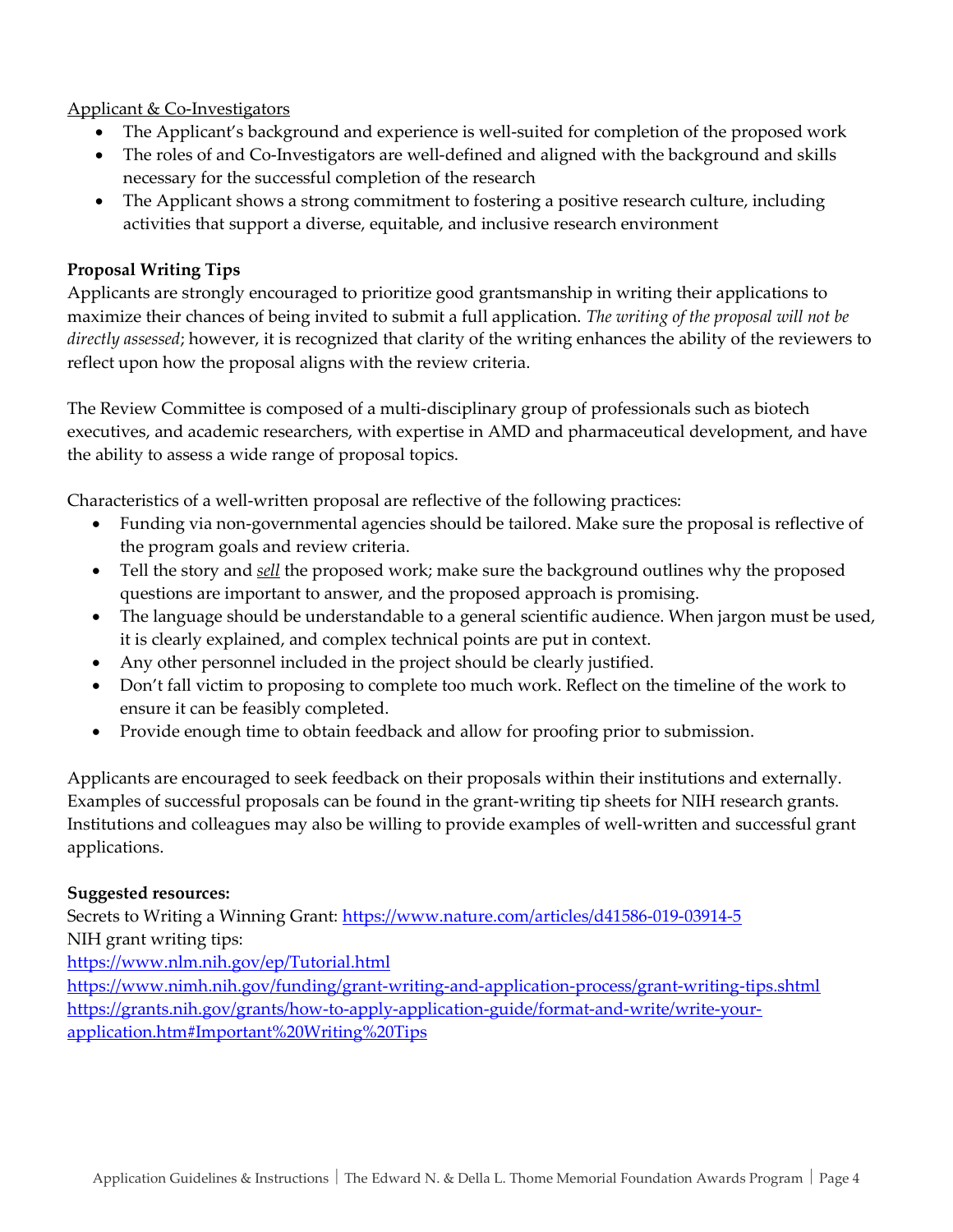#### Terms of the Award

Please download the Terms of the Award from www.tmfgrants.org/ThomeAMD for information on use of the grant funds, indirect costs, payment schedule, reporting schedule, and other Awardee and Institutional requirements.

Frequently Asked Questions may also be found on this site.

Please continue to the next page for Application Instructions.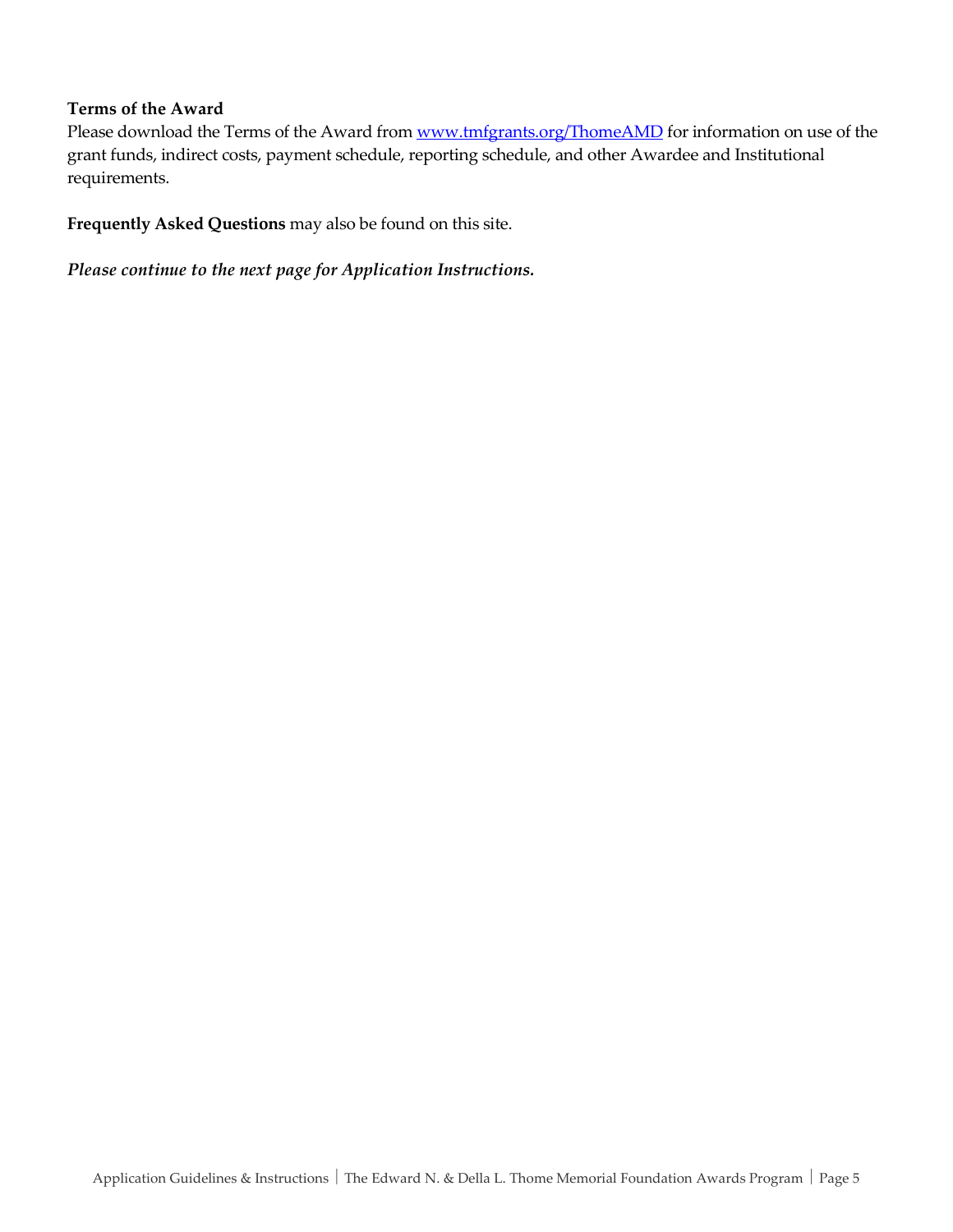## Application Instructions for Initial Proposal

Online Submission Deadline: Thursday, July 7, 2022 12:00 PM, Eastern Time

#### Use this link to start a NEW application:

https://www.GrantRequest.com/SID\_738?SA=SNA&FID=35077

#### Go to your account page to return to a SAVED application:

https://www.GrantRequest.com/SID\_738?SA=AM

#### The following sections must be completed within the online application form:

- **Institution's Tax ID Number**
- **Eligibility Quiz**
- Applicant Data: Institution, Contact, and Educational Background Information. Provide the PI's ORCID ID, if available.
- Key Personnel: Co-Investigator information, if applicable
- Research Project: Project Title, Keywords, Project Summary, Non-technical Summary and Overview, Experimental Systems, Description of Research Potential, and Applicant's initials to certify the accuracy of submitted information
- Research Classification<sup>\*</sup>
- Research Area\*
- Attachment: A PDF document must be uploaded. See further instructions below.

#### \*Research Classification and Research Area are used for administrative tracking purposes only and not used in the scientific review.

Attachment Instructions for PDF: The documents listed below must be combined and converted into ONE PDF file for upload to the Online Application. This document must be named LastName, FirstName.pdf (for example: Smith, Jane.pdf).

A. Thome AMD Application Forms 2023 (Application Face Sheet, Non-Technical Overview, and Initial Research Proposal Overview): The Face Sheet must be completed and signed by the Applicant and the Authorized Institutional Representative administratively responsible for the oversight of the project. Once all signatures have been obtained, the Face Sheet should be used as the first page of the uploaded document. Follow instructions on the template for the Non-Technical Overview and Initial Research Proposal Overview.

## B. Initial Research Proposal (Maximum of two pages, excluding Initial Research Proposal Overview and references cited):

Outline succinctly:

- How the project directly contributes to improved therapies for individuals suffering from AMD.
- The research proposal must clarify how the study may improve current therapeutic strategies or reveal new therapeutic approaches.